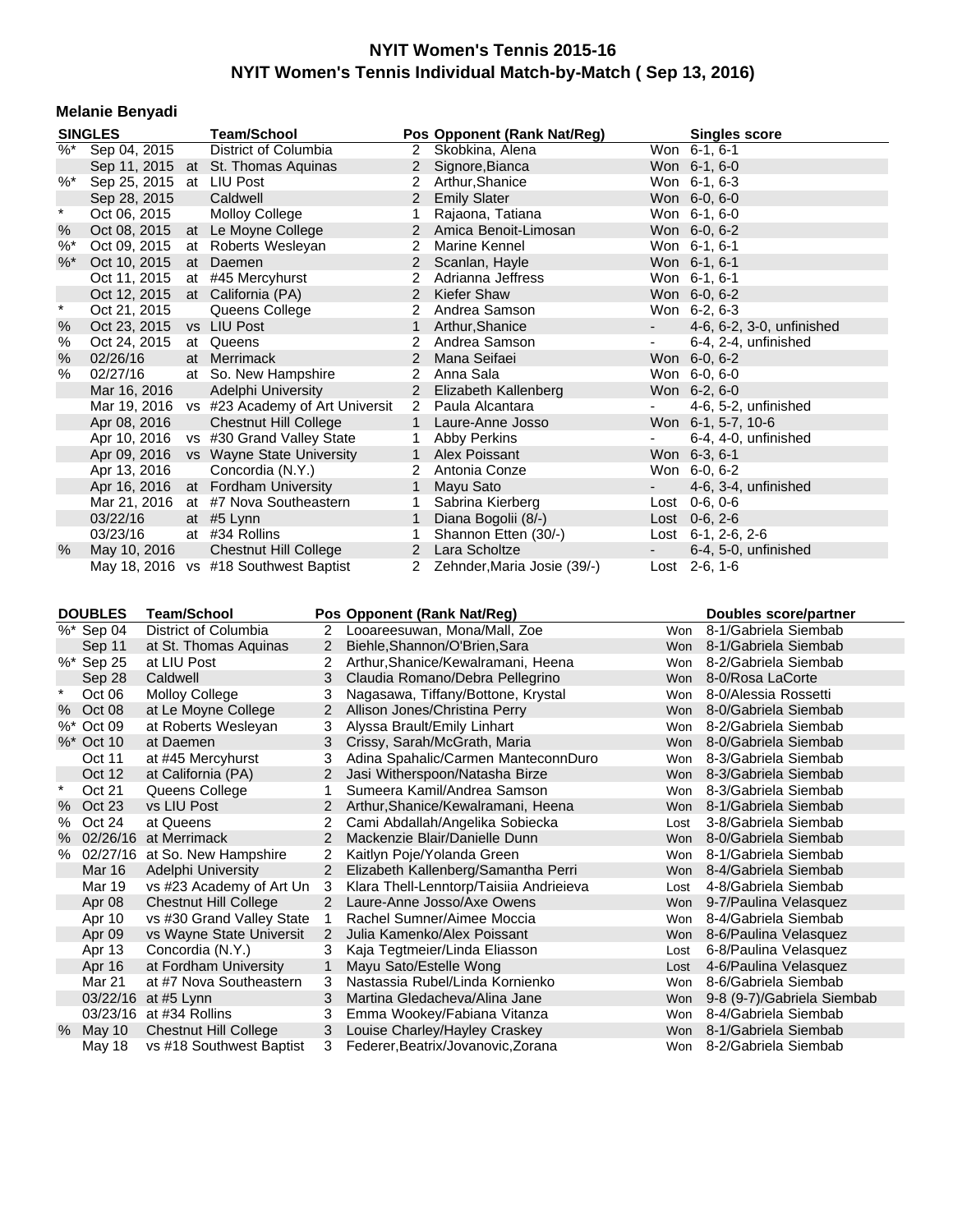#### **Alexandra Borgenhoff**

|              | <b>SINGLES</b>          |                       | <b>Team/School</b>                           |                |                | Pos Opponent (Rank Nat/Reg)           |                    | <b>Singles score</b>         |
|--------------|-------------------------|-----------------------|----------------------------------------------|----------------|----------------|---------------------------------------|--------------------|------------------------------|
|              |                         |                       | Sep 11, 2015 at St. Thomas Aquinas           |                | 6              | Kopf, Caraolyn                        | $Won 8-0$          |                              |
| $\% *$       |                         |                       | Sep 25, 2015 at LIU Post                     |                | 4              | Kewalramani, Heena                    | Won 6-4, 6-1       |                              |
|              | Sep 28, 2015            |                       | Caldwell                                     |                | 5              | Claudia Romano                        | Won 6-0, 6-0       |                              |
| $\pmb{\ast}$ | Oct 06, 2015            |                       | <b>Molloy College</b>                        |                | 5              | Nagasawa, Tiffany                     | Won 6-0, 6-0       |                              |
| $\%$         | Oct 08, 2015            |                       | at Le Moyne College                          |                | 6              | Autumn Hogan                          | Won 6-1, 6-1       |                              |
| $%$ *        | Oct 09, 2015            |                       | at Roberts Wesleyan                          |                | 5              | Alyssa Brault                         | Won 6-0, 6-0       |                              |
|              | Oct 11, 2015            |                       | at #45 Mercyhurst                            |                | 6              | Adina Spahalic                        | Won 6-3, 6-2       |                              |
|              |                         |                       | Oct 12, 2015 at California (PA)              |                | 6              | Natasha Birze                         | Won 6-4, 6-1       |                              |
| $\star$      | Oct 21, 2015            |                       | Queens College                               |                | 6              | Line Sorsdahl Aasen                   | Won 6-4, 6-1       |                              |
| $\%$         | Oct 23, 2015            |                       | vs LIU Post                                  |                | 5              | Harwell, Laura                        | Won 6-1, 6-0       |                              |
| $\%$         | Oct 24, 2015            |                       | at Queens                                    |                | 6              | Sorsdahl Aasen, Line                  | Won 6-0, 6-2       |                              |
| $\%$         | 02/26/16                |                       | at Merrimack                                 |                | $\overline{4}$ | Danielle Dunn                         | Won 6-2, 6-0       |                              |
| $\%$         | 02/27/16                |                       | at So. New Hampshire                         |                | 5              | Lindsay Baum                          | Won 8-2            |                              |
|              | Mar 16, 2016            |                       | Adelphi University                           |                | 6              | Elena Nastasi                         | Won 6-0, 6-0       |                              |
|              |                         |                       | Mar 19, 2016 vs #23 Academy of Art Universit |                | 5              | Alma Thell-Lenntorp                   | Lost 4-6, 4-6      |                              |
|              | Apr 08, 2016            |                       | <b>Chestnut Hill College</b>                 |                |                | 2 Lara Scholtze                       | Lost $3-6, 1-6$    |                              |
|              |                         |                       | Apr 10, 2016 vs #30 Grand Valley State       |                | 2              | Alexa Sweeney                         | Lost $0-6, 4-6$    |                              |
|              |                         |                       | Apr 09, 2016 vs Wayne State University       |                | 3              | Julia Kamenko                         | Lost $0-6$ , $3-6$ |                              |
|              | Apr 13, 2016            |                       | Concordia (N.Y.)                             |                | 3              | Linda Eliasson                        |                    | Won 4-6, 7-6, 10-6           |
|              |                         |                       | Apr 16, 2016 at Fordham University           |                | $\overline{2}$ | <b>Estelle Wong</b>                   |                    | Lost $1-6, 6-7$ (8-10)       |
|              |                         |                       | Mar 21, 2016 at #7 Nova Southeastern         |                | 4              | Carlee Rizzolo                        | Lost 2-6, 1-6      |                              |
|              | 03/22/16                |                       | at #5 Lynn                                   |                | $\overline{4}$ | Carolina Cuevas                       |                    | 1-6, 3-4, unfinished         |
|              | 03/23/16                |                       | at #34 Rollins                               |                | 2              | Carli Davis                           |                    | Lost $6-0$ , $0-6$ , $4-6$   |
| %            | May 10, 2016            |                       | <b>Chestnut Hill College</b>                 |                | 3              | Iman Williams-Mulesa                  | Won 6-0, 6-2       |                              |
|              |                         |                       | May 18, 2016 vs #18 Southwest Baptist        |                | 3              | Soares, Lara                          | Lost $3-6, 4-6$    |                              |
|              |                         |                       |                                              |                |                |                                       |                    |                              |
|              | <b>DOUBLES</b>          | <b>Team/School</b>    |                                              |                |                | Pos Opponent (Rank Nat/Reg)           |                    | Doubles score/partner        |
|              | Sep 11                  |                       | at St. Thomas Aquinas                        | 3              |                | DeLeon, Raven/Kopf, Caraolyn          |                    | Won 8-1/Paulina Velasquez    |
|              | %* Sep 25               | at LIU Post           |                                              | 3              |                | Harwell, Laura/Byrne, Meagan          |                    | Won 8-1/Paulina Velasquez    |
|              | Sep 28                  | Caldwell              |                                              | 2              |                | Sara Riccardi/Koumudi Thirunagaru     |                    | Won 8-0/Paulina Velasquez    |
|              | Oct 06                  | <b>Molloy College</b> |                                              | $2^{\circ}$    |                | Rosen, Emily/Catterson, Christie      |                    | Won 8-1/Paulina Velasquez    |
| $\%$         | Oct 08                  |                       | at Le Moyne College                          | 3              |                | Rithika Vajjravelu/Kennedy Langlois   |                    | Won 8-0/Paulina Velasquez    |
|              | %* Oct 09               |                       | at Roberts Wesleyan                          | 2              |                | Tiffany Hamdan/Camilla Linhart        | Won                | 8-0/Paulina Velasquez        |
|              | %* Oct 10               | at Daemen             |                                              | 2              |                | Robins, Jessica/Ringler, Gretchen     |                    | Won 8-0/Paulina Velasquez    |
|              | Oct 11                  |                       | at #45 Mercyhurst                            | 2 <sup>1</sup> |                | Annie Baich/Saioa G. de Segura        |                    | Won 8-1/Paulina Velasquez    |
|              | Oct 12                  |                       | at California (PA)                           | 3              |                | Veronika Mikulis/Alyssa Savill        |                    | Won 8-6/Paulina Velasquez    |
| $\star$      | Oct 21                  |                       | Queens College                               | $\mathbf{2}$   |                | Angelika Sobiecka/Line Sorsdahl Aasen | Lost               | 5-8/Paulina Velasquez        |
|              | % Oct 23                | vs LIU Post           |                                              | 3              |                | Harwell, Laura/Byrne, Meagan          |                    | Won 8-0/Paulina Velasquez    |
|              | % Oct 24                | at Queens             |                                              | 3              |                | Frederike Borner/Anne Strating        |                    | Lost 4-8/Paulina Velasquez   |
| %            | 02/26/16 at Merrimack   |                       |                                              | 3              |                | Lauren Persson/Celine Mende           |                    | Won 8-3/Paulina Velasquez    |
|              |                         |                       | % 02/27/16 at So. New Hampshire              | 3              |                | Rachel Wagner/Lindsay Baum            |                    | Won 8-1/Paulina Velasquez    |
|              |                         |                       | Mar 16 Adelphi University                    | 3              |                | Rebecca Fakas/Elena Nastasi           |                    | Won 8-2/Paulina Velasquez    |
|              | Mar 19                  |                       | vs #23 Academy of Art Un                     | 2              |                | Paula Alcantara/Michelle Dandik       |                    | Won 8-5/Paulina Velasquez    |
|              | Apr 10                  |                       | vs #30 Grand Valley State                    | 2              |                | Alexa Sweeney/Sam Schrepferman        | Lost               | 5-8/Paulina Velasquez        |
|              | Apr 13                  |                       | Concordia (N.Y.)                             | 1              |                | Antonia Conze/Valeriia Cheban         | Won                | 8-5/Justyna Krol             |
|              | Mar 21                  |                       | at #7 Nova Southeastern                      | 1              |                | Petra Jurova/Sabrina Kierberg         | Lost               | 4-8/Paulina Velasquez        |
|              | 03/22/16 at #5 Lynn     |                       |                                              |                |                | Diana Bogolii/Rosalie Willig (1/-)    | Lost               | 1-8/Paulina Velasquez        |
|              | 03/23/16 at #34 Rollins |                       |                                              | 1              |                | Shannon Etten/Carli Davis             | Lost               | 2-8/Paulina Velasquez        |
| %            | May 10                  |                       | <b>Chestnut Hill College</b>                 | $\overline{2}$ |                | Laure-Anne Josso/Axe Owens            | Lost               | 2-8/Paulina Velasquez        |
|              | May 18                  |                       | vs #18 Southwest Baptist                     | 2              |                | Zehnder, Maria Josie/Tuemmers, Lani   | Lost               | 8-9 (8-10)/Paulina Velasquez |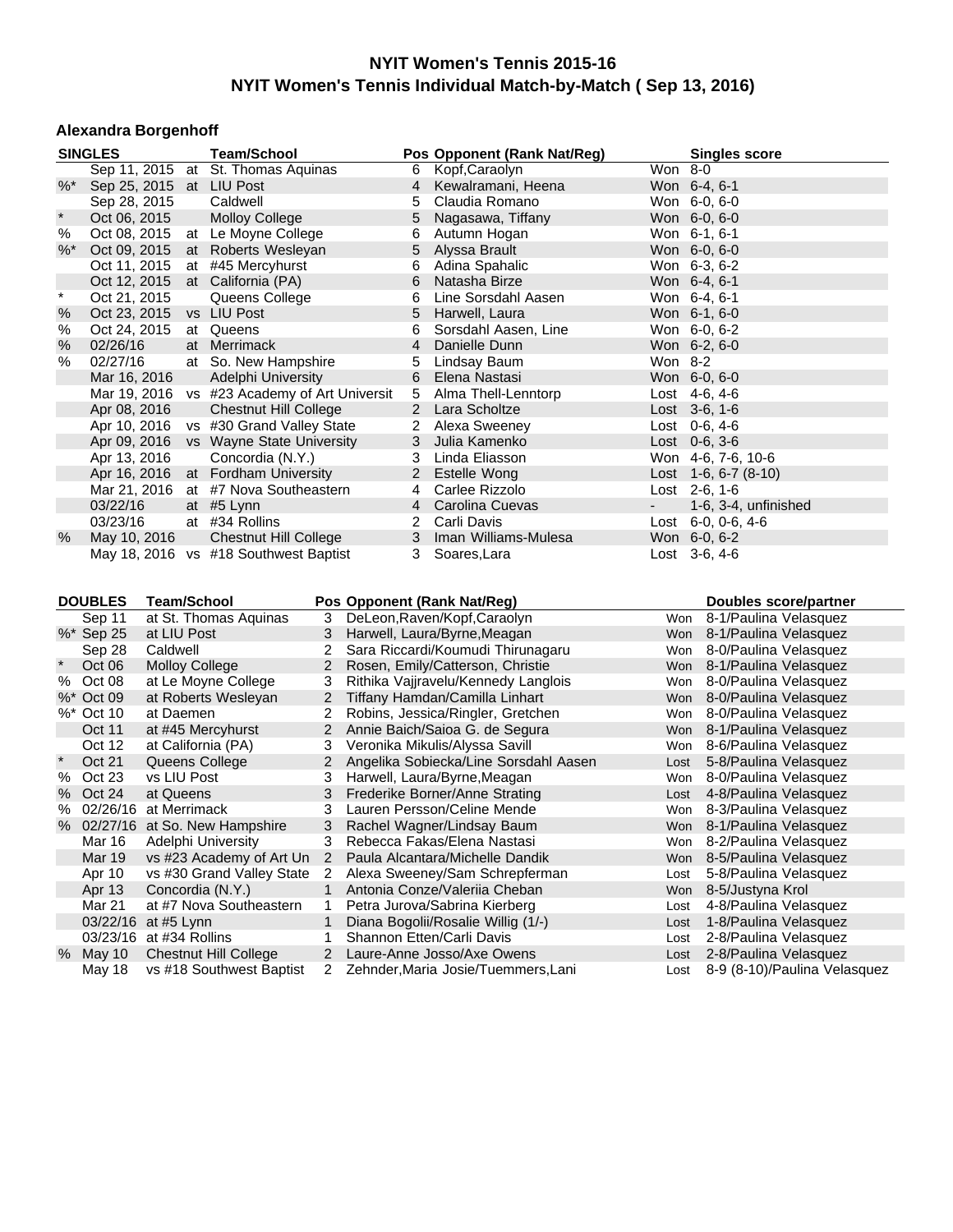# **Justyna Krol**

|               | <b>SINGLES</b>                                  |  | <b>Team/School</b>                           |                | Pos Opponent (Rank Nat/Reg)         |                             | <b>Singles score</b>     |
|---------------|-------------------------------------------------|--|----------------------------------------------|----------------|-------------------------------------|-----------------------------|--------------------------|
| $\frac{9}{6}$ | Sep 04, 2015                                    |  | District of Columbia                         | 3              | Looareesuwan, Mona                  |                             | Lost 3-6, 3-6            |
|               |                                                 |  | Sep 11, 2015 at St. Thomas Aquinas           | 3              | O'Brien, Sara                       |                             | Won 6-0, 6-0             |
|               | Sep 28, 2015                                    |  | Caldwell                                     | 3              | Sara Riccardi                       |                             | Won 6-0, 6-0             |
| $\star$       | Oct 06, 2015                                    |  | <b>Molloy College</b>                        | $\overline{2}$ | Scali, Megan                        |                             | Won 6-0, 6-2             |
| %             | Oct 08, 2015                                    |  | at Le Moyne College                          | 3              | Rithika Vajjravelu                  |                             | Won 6-4, 6-4             |
| $%^*$         | Oct 09, 2015                                    |  | at Roberts Wesleyan                          | $\overline{4}$ | <b>Tiffany Hamdan</b>               |                             | Won 6-0, 6-2             |
| $%$ *         | Oct 10, 2015                                    |  | at Daemen                                    | 4              | Robins, Jessica                     |                             | Won 6-0, 6-0             |
|               |                                                 |  | Oct 11, 2015 at #45 Mercyhurst               | 3              | Carmen ManteconnDuro                |                             | Won 5-7, 6-2, 10-7       |
|               | Oct 12, 2015                                    |  | at California (PA)                           | 4              | Jasi Witherspoon                    |                             | Won 6-2, 6-4             |
| $\star$       | Oct 21, 2015                                    |  | Queens College                               | 3              | Angelika Sobiecka                   |                             | Won 3-6, 6-4, 10-6       |
| %             | Oct 23, 2015                                    |  | vs LIU Post                                  |                | Fatchikova, Didi                    |                             | Won 2-6, 6-1, 6-3        |
| $\%$          | Oct 24, 2015                                    |  | at Queens                                    | 3              | Angelika Sobiecka                   |                             | 6-2, 3-4, unfinished     |
| $\%$          | 02/26/16                                        |  | at Merrimack                                 | 6              | Celine Mende                        | Won 8-2                     |                          |
| %             | 02/27/16                                        |  | at So. New Hampshire                         | 6              | Rachel Wagner                       | Won 8-0                     |                          |
|               | Mar 16, 2016                                    |  | Adelphi University                           | 5              | Samantha Perri                      |                             | Won 6-3, 6-3             |
|               |                                                 |  | Mar 19, 2016 vs #23 Academy of Art Universit | 6              | Gabriela Rivas                      |                             | Won 6-2, 6-1             |
|               | Apr 08, 2016                                    |  | <b>Chestnut Hill College</b>                 | 4              | Axe Owens                           |                             | Won 6-1, 6-0             |
|               |                                                 |  | Apr 10, 2016 vs #30 Grand Valley State       | 5              | Nicole Heiniger                     |                             | , unfinished             |
|               |                                                 |  | Apr 09, 2016 vs Wayne State University       | 5              | Liz Ghellere                        |                             | Lost $4-6, 3-6$          |
|               | Apr 13, 2016                                    |  | Concordia (N.Y.)                             | 6              | Stefanie Canals-Bake                |                             | Won 6-0, 6-1             |
|               | Apr 16, 2016                                    |  | at Fordham University                        | 5              | Gianna Insogna                      | $\blacksquare$              | 3-6, 6-5, unfinished     |
|               |                                                 |  | Mar 21, 2016 at #7 Nova Southeastern         | 6              | Linda Kornienko                     |                             | Won 6-4, 6-4             |
|               | 03/22/16                                        |  | at #5 Lynn                                   | 5              | Martina Gledacheva (20/-)           |                             | Lost $0-6, 1-6$          |
|               | 03/23/16                                        |  | at #34 Rollins                               | $\overline{4}$ | Savanna Fuller                      |                             | Lost 1-6, 3-6            |
| %             | May 10, 2016                                    |  | <b>Chestnut Hill College</b>                 | 5              | Hayley Craskey                      |                             | Won 6-3, 6-0             |
|               |                                                 |  | May 18, 2016 vs #18 Southwest Baptist        | 5              | Tuemmers, Lani                      | $\mathcal{L}_{\mathcal{A}}$ | 7-5, 2-6, unfinished     |
|               |                                                 |  |                                              |                |                                     |                             |                          |
|               |                                                 |  |                                              |                |                                     |                             |                          |
|               | <b>DOUBLES</b>                                  |  | <b>Team/School</b>                           |                | Pos Opponent (Rank Nat/Reg)         |                             | Doubles score/partner    |
|               | %* Sep 04                                       |  | District of Columbia                         |                | Hadnadova, Dominika/Skobkina, Alena | Won                         | 8-1/Alessia Rossetti     |
|               | at St. Thomas Aquinas<br>Sep 11<br>$\mathbf{1}$ |  |                                              |                | Kanefu, Nyenyeri/Signore, Bianca    |                             | Won 8-0/Alessia Rossetti |
|               | %* Sep 25<br>at LIU Post                        |  |                                              |                | Fatchikova, Didi/Chrastecka, Lucie  |                             | Won 8-4/Alessia Rossetti |

|        | Sep 11     | at St. Thomas Aguinas           |               | Kanefu, Nyenyeri/Signore, Bianca      | Won        | 8-0/Alessia Rossetti          |
|--------|------------|---------------------------------|---------------|---------------------------------------|------------|-------------------------------|
|        | %* Sep 25  | at LIU Post                     |               | Fatchikova, Didi/Chrastecka, Lucie    | <b>Won</b> | 8-4/Alessia Rossetti          |
|        | Sep 28     | Caldwell                        |               | Rebecca Ryan/Emily Slater             | <b>Won</b> | 8-0/Alessia Rossetti          |
| $\ast$ | Oct 06     | Molloy College                  |               | Rajaona, Tatiana/Scali, Megan         | Won        | 8-0/Gabriela Siembab          |
|        | % Oct 08   | at Le Moyne College             |               | Tiffany Dun/Amica Benoit-Limosan      | <b>Won</b> | 8-5/Alessia Rossetti          |
|        | %* Oct 09  | at Roberts Wesleyan             |               | Natalia Cardona/Marine Kennel         | Won        | 8-3/Alessia Rossetti          |
|        | %* Oct 10  | at Daemen                       |               | Scanlan, Hayle/Hollins, Karli         | <b>Won</b> | 8-0/Alessia Rossetti          |
|        | Oct 11     | at #45 Mercyhurst               |               | Adrianna Jeffress/Kayla Frost         | <b>Won</b> | 8-2/Alessia Rossetti          |
|        | Oct 12     | at California (PA)              |               | Kiefer Shaw/Lena Dimmer               | <b>Won</b> | 8-0/Alessia Rossetti          |
| $\ast$ | Oct 21     | Queens College                  | 3             | Frederike Borner/Nakia Miller         | Lost       | 6-8/Rosa LaCorte              |
|        | % Oct 23   | vs LIU Post                     |               | Chrastecka, Lucie/Fatchikova, Didi    | Lost       | 1-8/Rosa LaCorte              |
|        | % Oct 24   | at Queens                       |               | Sumeera Kamil/Andrea Samson           | Won        | 8-1/Alessia Rossetti          |
|        | % 02/26/16 | at Merrimack                    |               | Grace Messina/Mana Seifaei            | <b>Won</b> | 8-3/Alessia Rossetti          |
|        |            | % 02/27/16 at So. New Hampshire |               | Ashley Loft/Anna Sala                 | Won        | 8-3/Alessia Rossetti          |
|        | Mar 16     | Adelphi University              |               | Stefani Lineva/Karen Serina           | Won        | 8-2/Alessia Rossetti          |
|        | Mar 19     | vs #23 Academy of Art Un        |               | Alma Thell-Lenntorp/Annika Schneider  | Won        | 8-5/Alessia Rossetti          |
|        | Apr 08     | <b>Chestnut Hill College</b>    |               | Iman Williams-Mulesa/Lara Scholtze    | <b>Won</b> | 8-2/Gabriela Siembab          |
|        | Apr 09     | vs Wayne State Universit        |               | Dasha Kuznetsova/Liv Peisachovitz     | Lost       | 1-8/Gabriela Siembab          |
|        | Apr 13     | Concordia (N.Y.)                | $\mathbf{1}$  | Antonia Conze/Valeriia Cheban         | <b>Won</b> | 8-5/Alexandra Borgenhoff      |
|        | Apr 16     | at Fordham University           | 2             | Destiny Grunin/Alexis Zobeideh        | Won        | 7-5/Gabriela Siembab          |
|        | Mar 21     | at #7 Nova Southeastern         | $\mathcal{P}$ | Klaudia Boczova/Carlee Rizzolo        | Lost       | 0-8/Alessia Rossetti          |
|        | 03/22/16   | at #5 Lynn                      | $\mathbf{2}$  | Grace Mpassy/Carolina Cuevas          | Won        | 8-4/Alessia Rossetti          |
|        |            | 03/23/16 at #34 Rollins         | $\mathbf{2}$  | Johanna Olsson/Teresa Kaiser          | Lost       | 8-7, retired/Alessia Rossetti |
|        | % May 10   | Chestnut Hill College           |               | Iman Williams-Mulesa/Lara Scholtze    | Won        | 8-1/Alessia Rossetti          |
|        | May 18     | vs #18 Southwest Baptist        |               | Soares, Lara/Zentai, Christina (13/-) |            | Lost 3-8/Alessia Rossetti     |
|        |            |                                 |               |                                       |            |                               |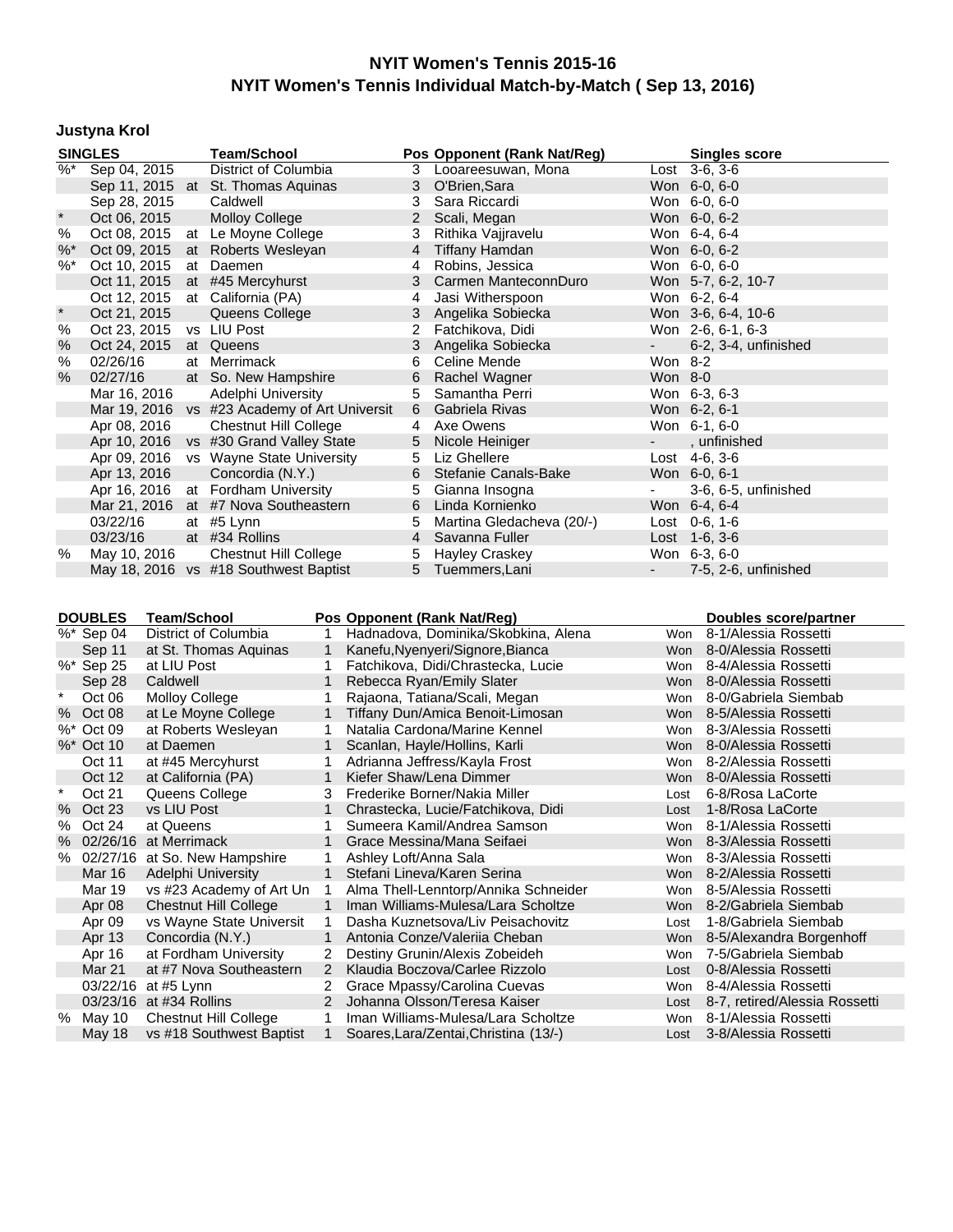## **Rosa LaCorte**

|         | <b>SINGLES</b>              |  | Pos Opponent (Rank Nat/Reg)         |  |                    | <b>Singles score</b> |                              |
|---------|-----------------------------|--|-------------------------------------|--|--------------------|----------------------|------------------------------|
|         | %* Sep 04, 2015             |  | District of Columbia                |  | 6 Rojas, Laura     |                      | Lost $0-6, 1-6$              |
|         | %* Sep 25, 2015 at LIU Post |  |                                     |  | 6 Byrne, Meagan    |                      | Won 6-4, 1-6, 10-6           |
|         | Sep 28, 2015                |  | Caldwell                            |  | 6 Debra Pellegrino |                      | Won 6-3, 6-2                 |
| $\star$ | Oct 06, 2015                |  | <b>Molloy College</b>               |  | 6 Bottone, Krystal |                      | Won 6-2, 6-0                 |
|         |                             |  | %* Oct 09, 2015 at Roberts Wesleyan |  | 6 Emily Linhart    |                      | Lost $3-6, 1-6$              |
|         | %* Oct 10, 2015 at Daemen   |  |                                     |  | 6 Crissy, Sarah    |                      | Won 6-4, 6-3                 |
|         | % Oct 23, 2015 vs LIU Post  |  |                                     |  | 6 Byrne, Meagan    |                      | Lost $6-2$ , 1 $-6$ , 2 $-6$ |

|         | <b>DOUBLES</b> | Team/School          | Pos Opponent (Rank Nat/Req)        | Doubles score/partner      |
|---------|----------------|----------------------|------------------------------------|----------------------------|
|         | %* Sep 04      | District of Columbia | 3 Dimante, Laura/Rojas, Laura      | Lost 4-8/Paulina Velasquez |
|         | Sep 28         | Caldwell             | 3 Claudia Romano/Debra Pellegrino  | Won 8-0/Melanie Benyadi    |
| $\star$ | Oct 21         | Queens College       | 3 Frederike Borner/Nakia Miller    | Lost 6-8/Justyna Krol      |
|         | % Oct 23       | vs LIU Post          | Chrastecka, Lucie/Fatchikova, Didi | Lost 1-8/Justyna Krol      |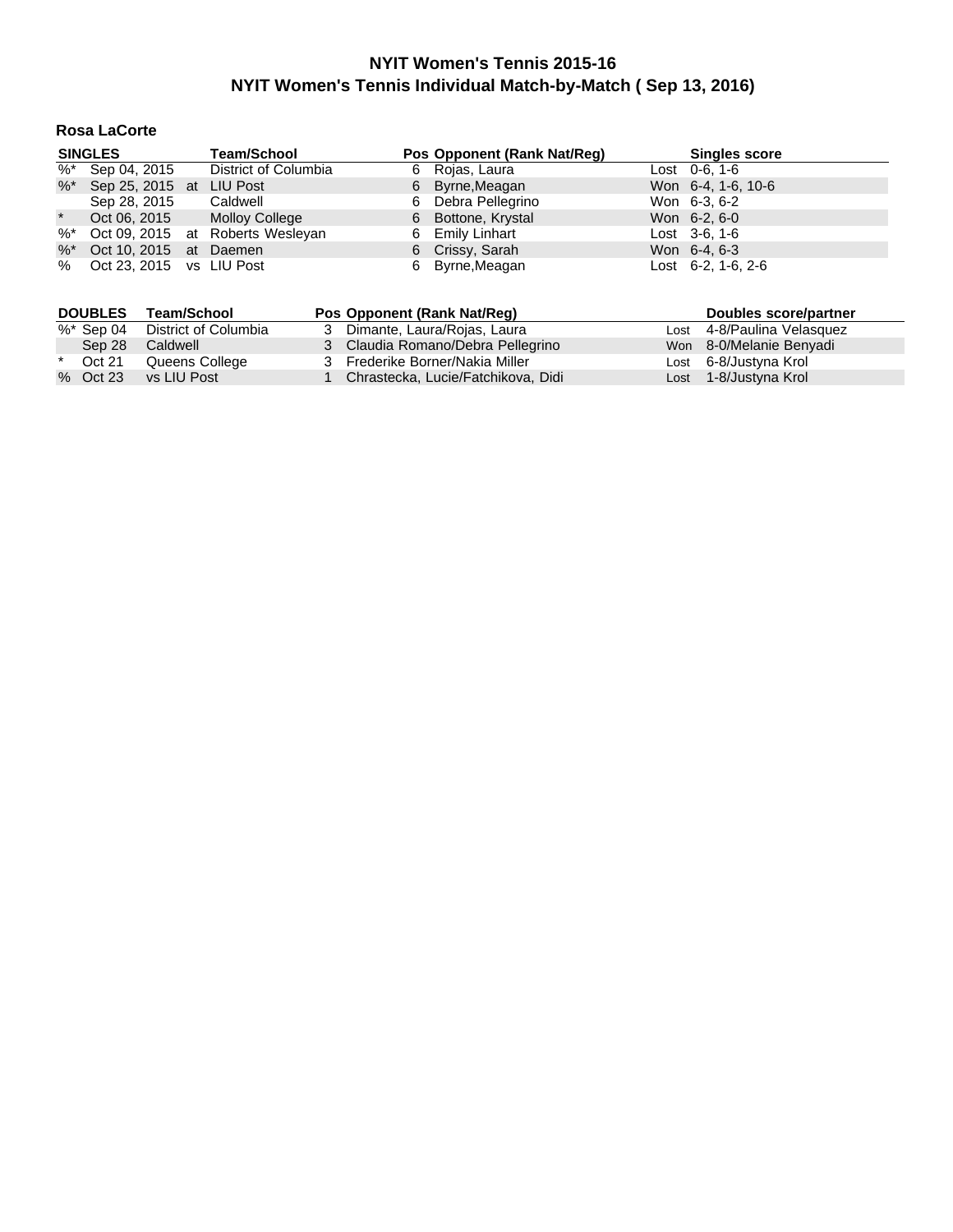#### **Alessia Rossetti**

|               | <b>SINGLES</b>          |                       | <b>Team/School</b>                    |                |                       |                | Pos Opponent (Rank Nat/Reg)          |            | <b>Singles score</b>         |
|---------------|-------------------------|-----------------------|---------------------------------------|----------------|-----------------------|----------------|--------------------------------------|------------|------------------------------|
| $\frac{9}{6}$ | Sep 04, 2015            |                       | District of Columbia                  |                |                       | 1              | Hadnadova, Dominika                  |            | Won 6-1, 6-2                 |
|               |                         |                       | Sep 11, 2015 at St. Thomas Aquinas    |                |                       | $\mathbf{1}$   | Kanefu, Nyenyeri                     |            | Won 6-2, 6-1                 |
| $\%$ $*$      |                         |                       | Sep 25, 2015 at LIU Post              |                |                       | 1              | Fatchikova, Didi                     |            | Won 6-2, 6-3                 |
|               | Sep 28, 2015            |                       | Caldwell                              |                |                       | $\mathbf{1}$   | Rebecca Ryan                         | Won 8-4    |                              |
| $\%$          | Oct 08, 2015            |                       | at Le Moyne College                   |                |                       | 1              | <b>Tiffany Dun</b>                   |            | Won 6-1, 6-1                 |
| %             | Oct 09, 2015            |                       | at Roberts Wesleyan                   |                |                       | 1              | Natalia Cardona                      |            | Won 6-0, 6-1                 |
| $%$ *         | Oct 10, 2015            |                       | at Daemen                             |                |                       | 1              | Hollins, Karli                       |            | Won 6-1, 6-0                 |
|               | Oct 11, 2015            |                       | at #45 Mercyhurst                     |                |                       | $\mathbf{1}$   | Saioa G. de Segura                   |            | Won 6-4, 6-2                 |
|               | Oct 12, 2015            |                       | at California (PA)                    |                |                       | 1              | Lena Dimmer                          |            | Won 6-3, 3-6, 10-8           |
| $\ast$        | Oct 21, 2015            |                       | Queens College                        |                |                       | $\mathbf 1$    | Sumeera Kamil                        |            | Lost 0-1, retired            |
| %             | Oct 24, 2015            |                       | at Queens                             |                |                       | 1              | Sumeera Kamil                        |            | Won 6-3, 6-3                 |
| %             | 02/26/16                |                       | at Merrimack                          |                |                       | 1              | <b>Grace Messina</b>                 |            | Won 6-0, 6-0                 |
| $\%$          | 02/27/16                |                       | at So. New Hampshire                  |                |                       | 1              | Ashley Loft                          |            | Won 6-3, 6-2                 |
|               | Mar 16, 2016            |                       | Adelphi University                    |                |                       | $\mathbf{1}$   | Stefani Lineva                       |            | Won 6-1, 6-1                 |
|               | Mar 19, 2016            |                       | vs #23 Academy of Art Universit       |                |                       | 1              | Taisiia Andrieieva                   |            | Won 6-1, 6-0                 |
|               | Apr 13, 2016            |                       | Concordia (N.Y.)                      |                |                       | $\mathbf{1}$   | Costanza Mecchi                      |            | Lost 6-3, 2-6, 5-10          |
|               | Mar 21, 2016            |                       | at #7 Nova Southeastern               |                |                       | $\overline{2}$ | Petra Jurova                         |            | Lost 3-6, 5-7                |
|               | 03/22/16                |                       | at #5 Lynn                            |                |                       | $\overline{2}$ | Rosalie Willig (23/-)                |            | Lost 3-6, 0-4, retired       |
| %             | May 10, 2016            |                       | <b>Chestnut Hill College</b>          |                |                       | $\mathbf{1}$   | Laure-Anne Josso                     |            | 6-1, 4-5, unfinished         |
|               |                         |                       | May 18, 2016 vs #18 Southwest Baptist |                |                       | $\mathbf{1}$   | Zentai, Christina (31/-)             |            | Lost 1-6, 3-6                |
|               |                         |                       |                                       |                |                       |                |                                      |            |                              |
|               | <b>DOUBLES</b>          | <b>Team/School</b>    |                                       |                |                       |                | Pos Opponent (Rank Nat/Reg)          |            | <b>Doubles score/partner</b> |
|               | %* Sep 04               |                       | <b>District of Columbia</b>           | 1              |                       |                | Hadnadova, Dominika/Skobkina, Alena  | Won        | 8-1/Justyna Krol             |
|               | Sep 11                  |                       | at St. Thomas Aquinas                 | $\mathbf{1}$   |                       |                | Kanefu, Nyenyeri/Signore, Bianca     | Won        | 8-0/Justyna Krol             |
|               | %* Sep 25               | at LIU Post           |                                       | 1              |                       |                | Fatchikova, Didi/Chrastecka, Lucie   | Won        | 8-4/Justyna Krol             |
|               | Sep 28                  | Caldwell              |                                       | 1              |                       |                | Rebecca Ryan/Emily Slater            | Won        | 8-0/Justyna Krol             |
| $\ast$        | Oct 06                  | <b>Molloy College</b> |                                       | 3              |                       |                | Nagasawa, Tiffany/Bottone, Krystal   | Won        | 8-0/Melanie Benyadi          |
|               | % Oct 08                |                       | at Le Moyne College                   | $\mathbf{1}$   |                       |                | Tiffany Dun/Amica Benoit-Limosan     | <b>Won</b> | 8-5/Justyna Krol             |
|               | %* Oct 09               |                       | at Roberts Wesleyan                   | 1              |                       |                | Natalia Cardona/Marine Kennel        | Won        | 8-3/Justyna Krol             |
|               | %* Oct 10               | at Daemen             |                                       | $\mathbf{1}$   |                       |                | Scanlan, Hayle/Hollins, Karli        | Won        | 8-0/Justyna Krol             |
|               | Oct 11                  |                       | at #45 Mercyhurst                     | 1              |                       |                | Adrianna Jeffress/Kayla Frost        | Won        | 8-2/Justyna Krol             |
|               | Oct 12                  |                       | at California (PA)                    | 1              |                       |                | Kiefer Shaw/Lena Dimmer              | <b>Won</b> | 8-0/Justyna Krol             |
|               | % Oct 24                | at Queens             |                                       | 1              |                       |                | Sumeera Kamil/Andrea Samson          | Won        | 8-1/Justyna Krol             |
|               | % 02/26/16 at Merrimack |                       |                                       | $\mathbf{1}$   |                       |                | Grace Messina/Mana Seifaei           | <b>Won</b> | 8-3/Justyna Krol             |
|               |                         |                       | % 02/27/16 at So. New Hampshire       | $\mathbf{1}$   | Ashley Loft/Anna Sala |                |                                      | Won        | 8-3/Justyna Krol             |
|               | Mar 16                  |                       | Adelphi University                    | $\mathbf{1}$   |                       |                | Stefani Lineva/Karen Serina          | Won        | 8-2/Justyna Krol             |
|               | <b>Mar 19</b>           |                       | vs #23 Academy of Art Un              | 1              |                       |                | Alma Thell-Lenntorp/Annika Schneider | Won        | 8-5/Justyna Krol             |
|               | Apr 13                  |                       | Concordia (N.Y.)                      | $\overline{2}$ |                       |                | Costanza Mecchi/Stefanie Canals-Bake | <b>Won</b> | 8-6/Gabriela Siembab         |
|               | Mar 21                  |                       | at #7 Nova Southeastern               | $\mathbf{2}$   |                       |                | Klaudia Boczova/Carlee Rizzolo       | Lost       | 0-8/Justyna Krol             |

03/23/16 at #34 Rollins 2 Johanna Olsson/Teresa Kaiser Lost 8-7, retired/Justyna Krol

% May 10 Chestnut Hill College 1 Iman Williams-Mulesa/Lara Scholtze Won 8-1/Justyna Krol May 18 vs #18 Southwest Baptist 1 Soares,Lara/Zentai,Christina (13/-) Lost 3-8/Justyna Krol

2 Grace Mpassy/Carolina Cuevas Won 8-4/Justyna Krol

Mar 21 at #7 Nova Southeastern 2 Klaudia Boczova/Carlee Rizzolo<br>03/22/16 at #5 Lynn 2 Grace Mpassy/Carolina Cuevas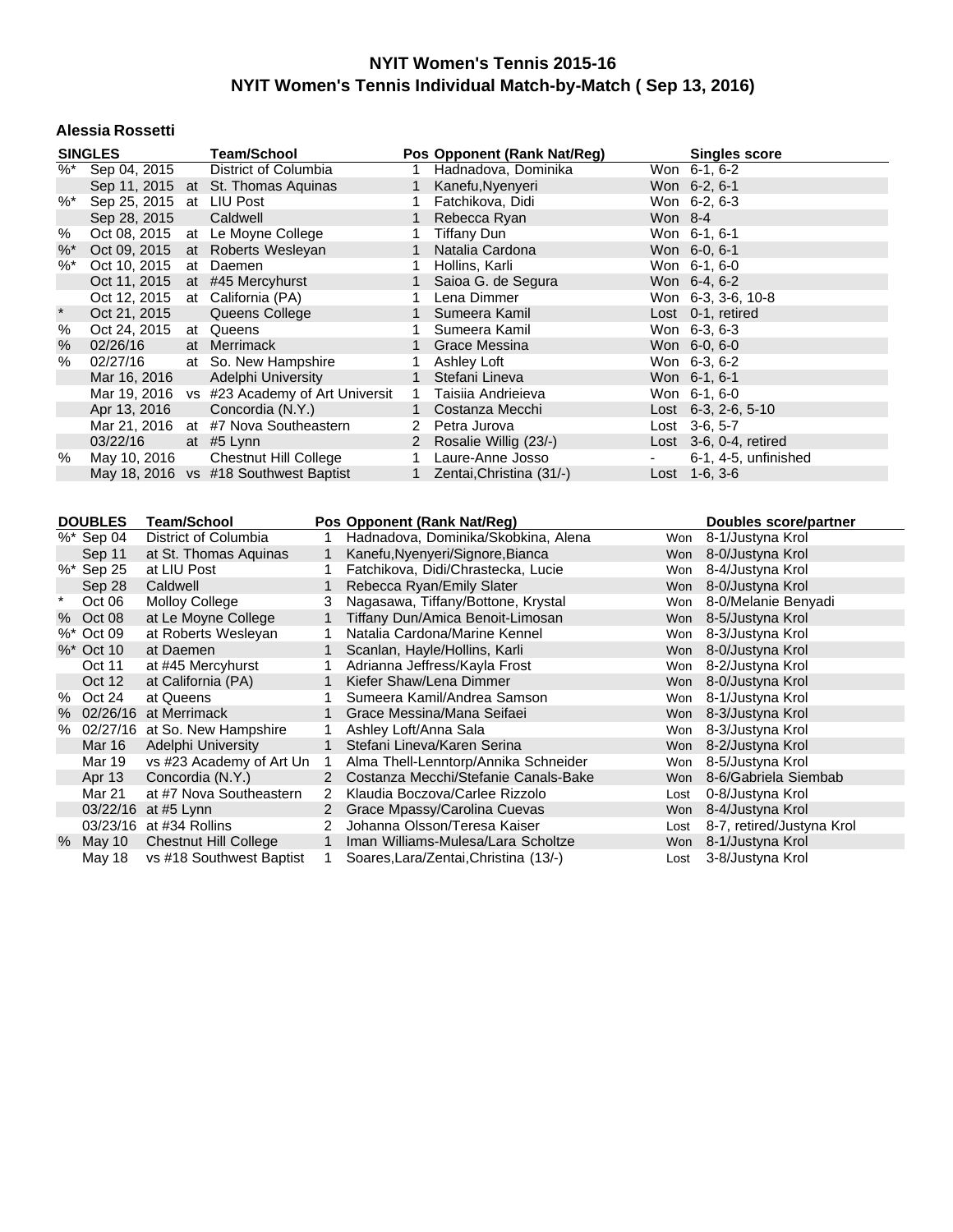### **Gabriela Siembab**

|                     | <b>SINGLES</b>            |                       | <b>Team/School</b>                                       |                |                | Pos Opponent (Rank Nat/Reg)                                         |            |                    | <b>Singles score</b>                       |
|---------------------|---------------------------|-----------------------|----------------------------------------------------------|----------------|----------------|---------------------------------------------------------------------|------------|--------------------|--------------------------------------------|
| $\overline{\%^{*}}$ | Sep 04, 2015              |                       | District of Columbia                                     |                | 5              | Dimante, Laura                                                      |            | Won 6-1, 6-1       |                                            |
|                     |                           |                       | Sep 11, 2015 at St. Thomas Aquinas                       |                | 5              | Biehle, Shannon                                                     | Won 8-0    |                    |                                            |
| $%$ *               |                           |                       | Sep 25, 2015 at LIU Post                                 |                | 5              | Harwell, Laura                                                      |            | Lost 3-2, retired  |                                            |
| $\star$             | Oct 06, 2015              |                       | <b>Molloy College</b>                                    |                | 4              | Catterson, Christie                                                 |            | Won 6-0, 6-0       |                                            |
| %                   | Oct 08, 2015              |                       | at Le Moyne College                                      |                | 5              | Allison Jones                                                       |            | Won 6-1, 6-0       |                                            |
| $%$ *               | Oct 10, 2015              |                       | at Daemen                                                |                | 5              | Fragale, Delaney                                                    |            | Won 6-0, 6-0       |                                            |
|                     | Oct 11, 2015              |                       | at #45 Mercyhurst                                        |                | 5              | Kayla Frost                                                         |            | Won 6-3, 6-1       |                                            |
|                     | Oct 12, 2015              |                       | at California (PA)                                       |                | 5              | Alyssa Savill                                                       |            | Won 6-2, 7-6 (7-2) |                                            |
| $\star$             | Oct 21, 2015              |                       | Queens College                                           |                | 5              | Nakia Miller                                                        |            | Won 6-2, 6-0       |                                            |
| $\%$                |                           |                       | Oct 23, 2015 vs LIU Post                                 |                | $\overline{4}$ | Kewalramani, Heena                                                  |            | Won 6-1, 6-0       |                                            |
| %                   | Oct 24, 2015              |                       | at Queens                                                |                | 5              | <b>Frederike Borner</b>                                             |            | Won 6-1, 6-4       |                                            |
| $\%$                |                           |                       | at Merrimack                                             |                | 5              | Mackenzie Blair                                                     | Won 8-0    |                    |                                            |
| $\%$                | 02/26/16<br>02/27/16      |                       | at So. New Hampshire                                     |                | 4              |                                                                     |            | Won 6-1, 6-0       |                                            |
|                     |                           |                       |                                                          |                |                | Kaitlyn Poje                                                        |            |                    |                                            |
|                     | Mar 16, 2016              |                       | Adelphi University                                       |                | 3              | Rebecca Fakas                                                       |            | Won 6-2, 6-2       |                                            |
|                     |                           |                       | Mar 19, 2016 vs #23 Academy of Art Universit             |                | 3              | Michelle Dandik                                                     |            | Won 6-2, 6-4       |                                            |
|                     | Apr 08, 2016              |                       | <b>Chestnut Hill College</b>                             |                | 3              | Iman Williams-Mulesa                                                |            | Won 6-1, 6-2       |                                            |
|                     |                           |                       | Apr 10, 2016 vs #30 Grand Valley State                   |                | 3              | Aimee Moccia                                                        |            | Lost $3-6, 1-6$    |                                            |
|                     |                           |                       | Apr 09, 2016 vs Wayne State University                   |                | $2^{\circ}$    | Liv Peisachovitz                                                    |            |                    | Lost 6-7 (0-12), 2-6                       |
|                     | Apr 13, 2016              |                       | Concordia (N.Y.)                                         |                | 4              | Valerija Cheban                                                     |            | Won 6-2, 6-1       |                                            |
|                     |                           |                       | Apr 16, 2016 at Fordham University                       |                | 3              | Alexis Zobeideh                                                     |            |                    | 7-6 (7-4), 3-1, unfinished                 |
|                     |                           |                       | Mar 21, 2016 at #7 Nova Southeastern                     |                | 3              | Nastassia Rubel                                                     |            | Won 6-4, 3-6, 4-1  |                                            |
|                     | 03/22/16                  |                       | at #5 Lynn                                               |                | 3              | <b>Grace Mpassy</b>                                                 |            | Lost 2-6, 1-6      |                                            |
|                     | 03/23/16                  |                       | at #34 Rollins                                           |                | 3              | Teresa Kaiser                                                       |            | Won 6-3, 6-2       |                                            |
| %                   | May 10, 2016              |                       | <b>Chestnut Hill College</b>                             |                | $\overline{4}$ | Axe Owens                                                           |            | Won 6-1, 6-3       |                                            |
|                     |                           |                       | May 18, 2016 vs #18 Southwest Baptist                    |                | 4              | Vickov, Klara                                                       |            |                    | 4-6, 6-2, unfinished                       |
|                     |                           |                       |                                                          |                |                |                                                                     |            |                    |                                            |
|                     |                           |                       |                                                          |                |                |                                                                     |            |                    |                                            |
|                     |                           |                       |                                                          |                |                |                                                                     |            |                    |                                            |
|                     | <b>DOUBLES</b>            | <b>Team/School</b>    |                                                          |                |                | Pos Opponent (Rank Nat/Reg)                                         |            |                    | Doubles score/partner                      |
|                     | $\sqrt[6]{6}$ * Sep 04    |                       | <b>District of Columbia</b>                              |                |                | 2 Looareesuwan, Mona/Mall, Zoe                                      | Won        |                    | 8-1/Melanie Benyadi                        |
|                     | Sep 11                    |                       | at St. Thomas Aquinas                                    | $2^{\circ}$    |                | Biehle, Shannon/O'Brien, Sara                                       |            |                    | Won 8-1/Melanie Benyadi                    |
|                     | %* Sep 25                 | at LIU Post           |                                                          | 2              |                | Arthur, Shanice/Kewalramani, Heena                                  |            |                    | Won 8-2/Melanie Benyadi                    |
| $\star$             | Oct 06                    | <b>Molloy College</b> |                                                          | $\mathbf{1}$   |                | Rajaona, Tatiana/Scali, Megan                                       |            |                    | Won 8-0/Justyna Krol                       |
| %                   | Oct 08                    |                       | at Le Moyne College                                      | 2              |                | Allison Jones/Christina Perry                                       | Won        |                    | 8-0/Melanie Benyadi                        |
|                     | %* Oct 09                 |                       | at Roberts Wesleyan                                      | 3              |                | Alyssa Brault/Emily Linhart                                         |            |                    | Won 8-2/Melanie Benyadi                    |
|                     | %* Oct 10                 | at Daemen             |                                                          | 3              |                | Crissy, Sarah/McGrath, Maria                                        | Won        |                    | 8-0/Melanie Benyadi                        |
|                     | Oct 11                    |                       | at #45 Mercyhurst                                        | 3              |                | Adina Spahalic/Carmen ManteconnDuro                                 |            |                    | Won 8-3/Melanie Benyadi                    |
|                     | Oct 12                    |                       | at California (PA)                                       | 2              |                | Jasi Witherspoon/Natasha Birze                                      |            |                    | Won 8-3/Melanie Benyadi                    |
| $\star$             |                           |                       |                                                          | $\mathbf{1}$   |                | Sumeera Kamil/Andrea Samson                                         |            |                    |                                            |
| %                   | Oct 21                    |                       | Queens College                                           | 2              |                |                                                                     | Won        |                    | Won 8-3/Melanie Benyadi                    |
|                     | Oct 23                    | vs LIU Post           |                                                          |                |                | Arthur, Shanice/Kewalramani, Heena                                  |            |                    | 8-1/Melanie Benyadi                        |
| %                   | Oct 24                    | at Queens             |                                                          | $2^{\circ}$    |                | Cami Abdallah/Angelika Sobiecka                                     | Lost       |                    | 3-8/Melanie Benyadi                        |
| %                   | 02/26/16 at Merrimack     |                       |                                                          | $\overline{2}$ |                | Mackenzie Blair/Danielle Dunn                                       |            |                    | Won 8-0/Melanie Benyadi                    |
| %                   |                           |                       | 02/27/16 at So. New Hampshire                            | $2^{\circ}$    |                | Kaitlyn Poje/Yolanda Green                                          |            |                    | Won 8-1/Melanie Benyadi                    |
|                     | Mar 16                    |                       | Adelphi University                                       | 2              |                | Elizabeth Kallenberg/Samantha Perri                                 |            |                    | Won 8-4/Melanie Benyadi                    |
|                     | <b>Mar 19</b>             |                       | vs #23 Academy of Art Un                                 | - 3            |                | Klara Thell-Lenntorp/Taisiia Andrieieva                             | Lost       |                    | 4-8/Melanie Benyadi                        |
|                     | Apr 08                    |                       | <b>Chestnut Hill College</b>                             | 1              |                | Iman Williams-Mulesa/Lara Scholtze                                  | Won        |                    | 8-2/Justyna Krol                           |
|                     | Apr 10                    |                       | vs #30 Grand Valley State                                | $\mathbf{1}$   |                | Rachel Sumner/Aimee Moccia                                          | Won        |                    | 8-4/Melanie Benyadi                        |
|                     | Apr 09                    |                       | vs Wayne State Universit                                 | 1              |                | Dasha Kuznetsova/Liv Peisachovitz                                   | Lost       |                    | 1-8/Justyna Krol                           |
|                     | Apr 13                    |                       | Concordia (N.Y.)                                         | 2              |                | Costanza Mecchi/Stefanie Canals-Bake                                | Won        |                    | 8-6/Alessia Rossetti                       |
|                     | Apr 16                    |                       | at Fordham University                                    | 2              |                | Destiny Grunin/Alexis Zobeideh                                      | Won        |                    | 7-5/Justyna Krol                           |
|                     | Mar 21                    |                       | at #7 Nova Southeastern                                  | 3              |                | Nastassia Rubel/Linda Kornienko                                     | Won        |                    | 8-6/Melanie Benyadi                        |
|                     | 03/22/16                  | at #5 Lynn            |                                                          | 3              |                | Martina Gledacheva/Alina Jane                                       | Won        |                    | 9-8 (9-7)/Melanie Benyadi                  |
|                     | 03/23/16 at #34 Rollins   |                       |                                                          | 3              |                | Emma Wookey/Fabiana Vitanza                                         | Won        |                    | 8-4/Melanie Benyadi                        |
|                     | % May 10<br><b>May 18</b> |                       | <b>Chestnut Hill College</b><br>vs #18 Southwest Baptist | 3<br>3         |                | Louise Charley/Hayley Craskey<br>Federer, Beatrix/Jovanovic, Zorana | Won<br>Won |                    | 8-1/Melanie Benyadi<br>8-2/Melanie Benyadi |